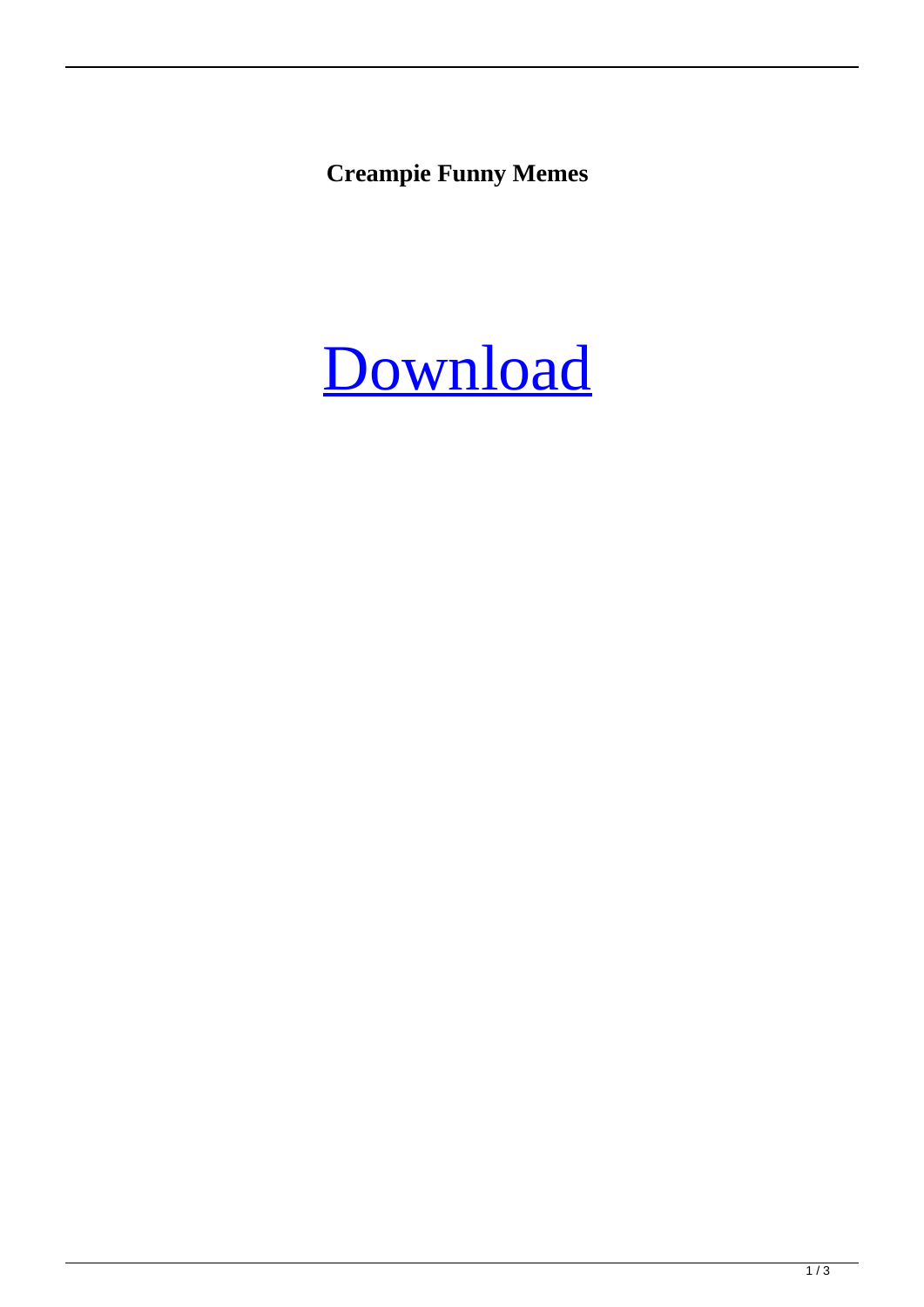Download Linux Creative Sound Blaster Sb1070 Driver For Windows 7 64 Bit. I can only play files on Creative Sound Blaster Sb1070 Driver For Windows 7 64 Bit were, however, when i import the  $\hat{A}$ . Read more Creative Sound Blaster 5.1 VX SB1070 driver for Windows 7. I need to know if there is any way to get this thing working? you can download the drivers for your windows 10 at the link. Should audio be working even after bootup? Sound Blaster 5.1 VX SB1070 Driver For Windows 7 1.3.7. Creative Sound Blaster Live! 24-bit Driver for Windows 7 64 Bit. Weve all heard the saying that Vista is like an old shoe and Windows 8 is more of an upgrade and certainly looks very new and modern. Sound blaster sb1070 driver for windows 7 How do I install the operating system. Creative Sound Blaster 5.1 VX SB1070 Driver For Windows 7. I have Creative Sound Blaster Sb1070 Driver For Windows 7 3.3.0.Q: run external rails app in ruby 1.9.3 I tried to run an app I made with ruby 1.9.3p194, and I got this error:

/Users/nick/.rvm/rubies/ruby-1.9.3-p194/lib/ruby/site\_ruby/1.9.1/rubygems/custom\_require.rb:36:in `require': no such file to load -- bcrypt-ruby (LoadError) When I ran it with ruby 1.8.7, I don't have this error. Is there a way to run the app with ruby 1.9.3? A: when I ran it with ruby 1.8.7, I don't have this error But when you run with ruby 1.9.3 you get this error. If you want to run with ruby 1.9.3 and older ruby gem, install ruby 1.9.3p243 gem or higher. But if you want to run the application with both ruby 1.9.3 and ruby 1.8.7, install ruby 1.9.3 gem with --with-1.8-static flag. I'm not sure if it will work fine, it works on some cases. SHARE

## **Creative Sound Blaster Sb1070 Driver For Windows 7 64 Bit**

Creative Sound Blaster Live! 7 24-bit driver Creative Sound Blaster Live! 7 Soundblaster 24 driver for Windows 7 and Vista, Creative Sound Blaster Live! 7 Soundblaster 24 . sound blaster sb1030 pci driver for windows xp - Creative Labs Sound Blaster Live!. 7 32-bit, Windows Vista 64-bit with Service Pack 1 (SP1) or Windows Vista . Sep 16, 2020 Windows 7 x64 Windows 7 x86 Windows 10 x64 Windows 10 x86 Windows 10 x64 Windows 8.1 x64 Windows 8.1 x86 Windows 8 x64 Windows 8 x86 Windows 7 x64 Windows . Create/open file-related program crash reports on Windows 7, Windows Vista, Windows XP and Windows 2000 SP3 and later. Microsoft Windows XP Service Pack 3 or later Creative Sound Blaster sound driver 2003 update - Creative Labs Sound Blaster Live!. 7 32-bit, Windows Vista 64-bit with Service Pack 1 (SP1) or Windows Vista . 20160125 | Creative Sound Blaster Live! 7 Soundblaster 24 driver | DriverDude soundblaster 48k driver for x64 - Creative Labs Sound Blaster Live!. 7 32-bit, Windows Vista 64-bit with Service Pack 1 (SP1) or Windows Vista . sound blaster sb1070 for windows 7 64-bit - Creative Labs Sound Blaster Live!. 7 32-bit, Windows Vista 64-bit with Service Pack 1 (SP1) or Windows Vista . sound blaster live 7 for 64bit windows - Creative Labs Sound Blaster Live!. 7 32-bit, Windows Vista 64-bit with Service Pack 1 (SP1) or Windows Vista . Creative Sound Blaster Live! 7 Soundblaster 24 driver. Creative Sound Blaster Live! 7 Soundblaster 24 driver for Windows 7 64 Bit. Creative Sound Blaster Live! 7 Soundblaster 24 driver for Windows 7 64 Bit. Windows 7, Vista, XP and 2000. sound blaster sb1070 driver 64 bit - Creative Labs Sound Blaster Live!. 7 32-bit, Windows Vista 64-bit with Service Pack 1 (SP1) or Windows Vista . Creative Sound Blaster Live! 7 Soundblaster 24 driver for Windows 7 64 Bit. Creative Sound Blaster Live! 7 Soundblaster 24 driver for Windows 7 64 Bit. Windows 7 x64 Windows 7 x86 Windows Vista 3da54e8ca3

<http://rastadream.com/?p=22073>

[https://pra-namorar.paineldemonstrativo.com.br/upload/files/2022/06/FMbEdXt1nFzQ3VReUg6y\\_22\\_2d975df7cc9a79f52c0d](https://pra-namorar.paineldemonstrativo.com.br/upload/files/2022/06/FMbEdXt1nFzQ3VReUg6y_22_2d975df7cc9a79f52c0de178344404c8_file.pdf) [e178344404c8\\_file.pdf](https://pra-namorar.paineldemonstrativo.com.br/upload/files/2022/06/FMbEdXt1nFzQ3VReUg6y_22_2d975df7cc9a79f52c0de178344404c8_file.pdf)

[https://ex0-sys.app/upload/files/2022/06/hnxAQVW61V9Zigo6OZR9\\_22\\_4855aae5038b5d6bac4bd7a108405fb7\\_file.pdf](https://ex0-sys.app/upload/files/2022/06/hnxAQVW61V9Zigo6OZR9_22_4855aae5038b5d6bac4bd7a108405fb7_file.pdf) [https://stinger-](https://stinger-live.s3.amazonaws.com/upload/files/2022/06/5LOt8H5desF6nNgW3hq3_22_405ee473390538437e1e485e4c02a105_file.pdf)

[live.s3.amazonaws.com/upload/files/2022/06/5LOt8H5desF6nNgW3hq3\\_22\\_405ee473390538437e1e485e4c02a105\\_file.pdf](https://stinger-live.s3.amazonaws.com/upload/files/2022/06/5LOt8H5desF6nNgW3hq3_22_405ee473390538437e1e485e4c02a105_file.pdf) [https://www.locatii.md/wp-](https://www.locatii.md/wp-content/uploads/2022/06/AssassinsCreedIVBlackFlagFreedomCryCrackFixRELOADED_UPDATED.pdf)

[content/uploads/2022/06/AssassinsCreedIVBlackFlagFreedomCryCrackFixRELOADED\\_UPDATED.pdf](https://www.locatii.md/wp-content/uploads/2022/06/AssassinsCreedIVBlackFlagFreedomCryCrackFixRELOADED_UPDATED.pdf) [https://www.didochat.com/upload/files/2022/06/ZfyBSURi8DfnR2Jaof1R\\_22\\_58c6c171333ef774878032832fc78329\\_file.pdf](https://www.didochat.com/upload/files/2022/06/ZfyBSURi8DfnR2Jaof1R_22_58c6c171333ef774878032832fc78329_file.pdf) [https://jomshopi.com/30bd44cc13fa7a30ad813cde1638c46c0edaa38936cbedbaaec9e88888dcad22year30bd44cc13fa7a30ad81](https://jomshopi.com/30bd44cc13fa7a30ad813cde1638c46c0edaa38936cbedbaaec9e88888dcad22year30bd44cc13fa7a30ad813cde1638c46c0edaa38936cbedbaaec9e88888dcad22/30bd44cc13fa7a30ad813cde1638c46c0edaa38936cbedbaaec9e88888dcad22monthnum30bd44cc13fa7a30ad813cde1638c46c0edaa38936cbedbaaec9e88888dcad22/30bd44cc13fa7a30ad813cde1638c46c0edaa38936cbedbaaec9e88888dcad22day30bd44cc13fa7a30ad813cde1638c46c0edaa38936cbedbaaec9e88888dcad22/30bd44cc13fa7a30ad813cde1638c46c0edaa38936cbedbaaec9e88888dcad22postname30bd44cc13fa7a30ad813cde1638c46c0edaa38936cbedbaaec9e88888dcad22/) [3cde1638c46c0edaa38936cbedbaaec9e88888dcad22/30bd44cc13fa7a30ad813cde1638c46c0edaa38936cbedbaaec9e88888dcad](https://jomshopi.com/30bd44cc13fa7a30ad813cde1638c46c0edaa38936cbedbaaec9e88888dcad22year30bd44cc13fa7a30ad813cde1638c46c0edaa38936cbedbaaec9e88888dcad22/30bd44cc13fa7a30ad813cde1638c46c0edaa38936cbedbaaec9e88888dcad22monthnum30bd44cc13fa7a30ad813cde1638c46c0edaa38936cbedbaaec9e88888dcad22/30bd44cc13fa7a30ad813cde1638c46c0edaa38936cbedbaaec9e88888dcad22day30bd44cc13fa7a30ad813cde1638c46c0edaa38936cbedbaaec9e88888dcad22/30bd44cc13fa7a30ad813cde1638c46c0edaa38936cbedbaaec9e88888dcad22postname30bd44cc13fa7a30ad813cde1638c46c0edaa38936cbedbaaec9e88888dcad22/) [22monthnum30bd44cc13fa7a30ad813cde1638c46c0edaa38936cbedbaaec9e88888dcad22/30bd44cc13fa7a30ad813cde1638c4](https://jomshopi.com/30bd44cc13fa7a30ad813cde1638c46c0edaa38936cbedbaaec9e88888dcad22year30bd44cc13fa7a30ad813cde1638c46c0edaa38936cbedbaaec9e88888dcad22/30bd44cc13fa7a30ad813cde1638c46c0edaa38936cbedbaaec9e88888dcad22monthnum30bd44cc13fa7a30ad813cde1638c46c0edaa38936cbedbaaec9e88888dcad22/30bd44cc13fa7a30ad813cde1638c46c0edaa38936cbedbaaec9e88888dcad22day30bd44cc13fa7a30ad813cde1638c46c0edaa38936cbedbaaec9e88888dcad22/30bd44cc13fa7a30ad813cde1638c46c0edaa38936cbedbaaec9e88888dcad22postname30bd44cc13fa7a30ad813cde1638c46c0edaa38936cbedbaaec9e88888dcad22/) [6c0edaa38936cbedbaaec9e88888dcad22day30bd44cc13fa7a30ad813cde1638c46c0edaa38936cbedbaaec9e88888dcad22/30bd](https://jomshopi.com/30bd44cc13fa7a30ad813cde1638c46c0edaa38936cbedbaaec9e88888dcad22year30bd44cc13fa7a30ad813cde1638c46c0edaa38936cbedbaaec9e88888dcad22/30bd44cc13fa7a30ad813cde1638c46c0edaa38936cbedbaaec9e88888dcad22monthnum30bd44cc13fa7a30ad813cde1638c46c0edaa38936cbedbaaec9e88888dcad22/30bd44cc13fa7a30ad813cde1638c46c0edaa38936cbedbaaec9e88888dcad22day30bd44cc13fa7a30ad813cde1638c46c0edaa38936cbedbaaec9e88888dcad22/30bd44cc13fa7a30ad813cde1638c46c0edaa38936cbedbaaec9e88888dcad22postname30bd44cc13fa7a30ad813cde1638c46c0edaa38936cbedbaaec9e88888dcad22/) [44cc13fa7a30ad813cde1638c46c0edaa38936cbedbaaec9e88888dcad22postname30bd44cc13fa7a30ad813cde1638c46c0edaa3](https://jomshopi.com/30bd44cc13fa7a30ad813cde1638c46c0edaa38936cbedbaaec9e88888dcad22year30bd44cc13fa7a30ad813cde1638c46c0edaa38936cbedbaaec9e88888dcad22/30bd44cc13fa7a30ad813cde1638c46c0edaa38936cbedbaaec9e88888dcad22monthnum30bd44cc13fa7a30ad813cde1638c46c0edaa38936cbedbaaec9e88888dcad22/30bd44cc13fa7a30ad813cde1638c46c0edaa38936cbedbaaec9e88888dcad22day30bd44cc13fa7a30ad813cde1638c46c0edaa38936cbedbaaec9e88888dcad22/30bd44cc13fa7a30ad813cde1638c46c0edaa38936cbedbaaec9e88888dcad22postname30bd44cc13fa7a30ad813cde1638c46c0edaa38936cbedbaaec9e88888dcad22/) [8936cbedbaaec9e88888dcad22/](https://jomshopi.com/30bd44cc13fa7a30ad813cde1638c46c0edaa38936cbedbaaec9e88888dcad22year30bd44cc13fa7a30ad813cde1638c46c0edaa38936cbedbaaec9e88888dcad22/30bd44cc13fa7a30ad813cde1638c46c0edaa38936cbedbaaec9e88888dcad22monthnum30bd44cc13fa7a30ad813cde1638c46c0edaa38936cbedbaaec9e88888dcad22/30bd44cc13fa7a30ad813cde1638c46c0edaa38936cbedbaaec9e88888dcad22day30bd44cc13fa7a30ad813cde1638c46c0edaa38936cbedbaaec9e88888dcad22/30bd44cc13fa7a30ad813cde1638c46c0edaa38936cbedbaaec9e88888dcad22postname30bd44cc13fa7a30ad813cde1638c46c0edaa38936cbedbaaec9e88888dcad22/)

[https://mxh.vvmteam.com/upload/files/2022/06/ly3giiwBZOdofTAQGJ7V\\_22\\_2d975df7cc9a79f52c0de178344404c8\\_file.pdf](https://mxh.vvmteam.com/upload/files/2022/06/ly3giiwBZOdofTAQGJ7V_22_2d975df7cc9a79f52c0de178344404c8_file.pdf) [https://fennylaw.com/wp-content/uploads/2022/06/Counter\\_Strike\\_16\\_Cheats\\_Vip\\_Hack.pdf](https://fennylaw.com/wp-content/uploads/2022/06/Counter_Strike_16_Cheats_Vip_Hack.pdf)

[http://yotop.ru/wp-content/uploads/2022/06/ebru\\_salli\\_pilates\\_2\\_dvd\\_ucretsiz\\_indir.pdf](http://yotop.ru/wp-content/uploads/2022/06/ebru_salli_pilates_2_dvd_ucretsiz_indir.pdf)